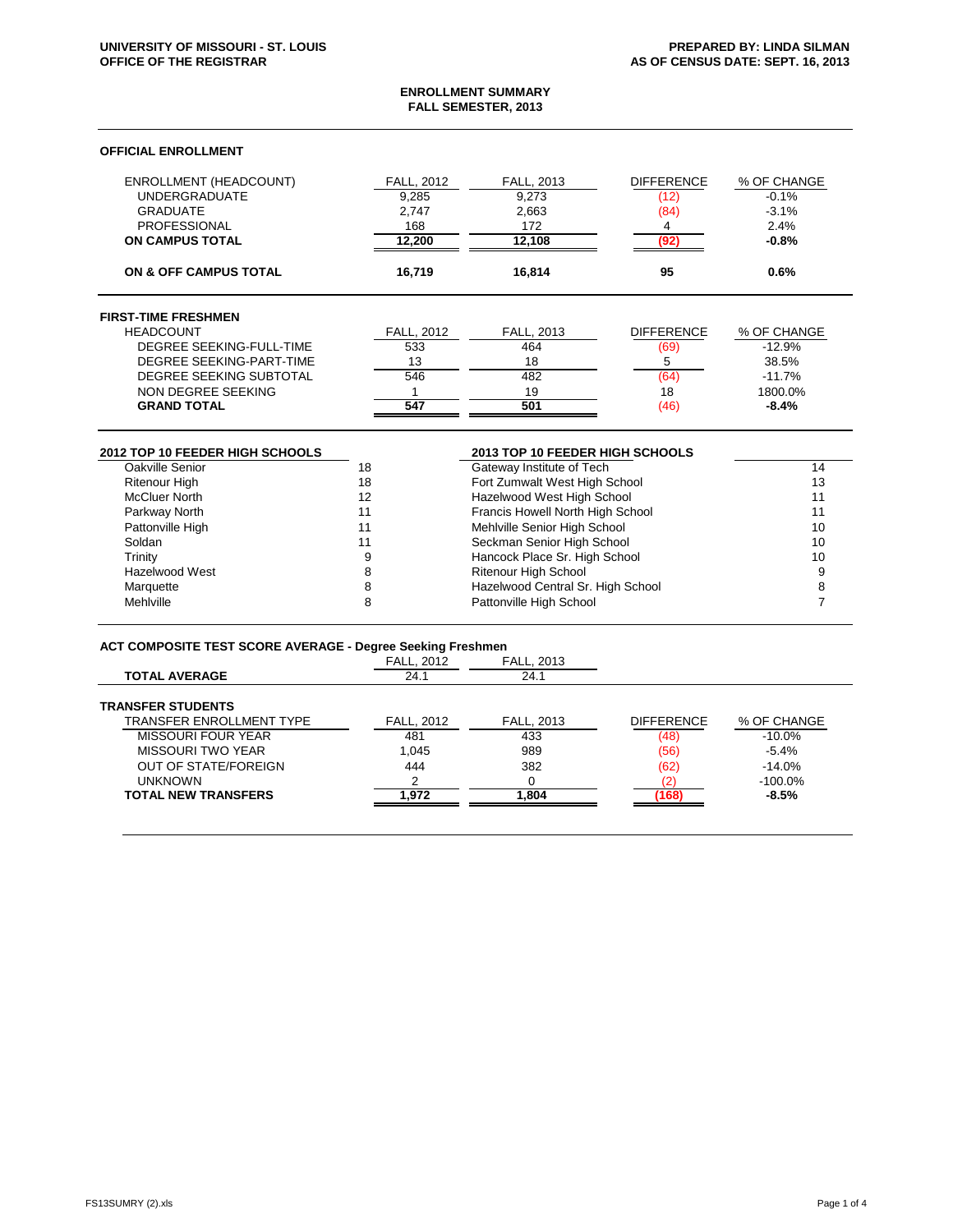### **ENROLLMENT SUMMARY FALL SEMESTER, 2013**

## **GRADUATE STUDENTS**

| <b>ENROLLMENT HEADCOUNT</b> | FALL.<br>2012 | FALL.<br>. 2013 | <b>DIFFERENCE</b> | % OF CHANGE |
|-----------------------------|---------------|-----------------|-------------------|-------------|
| <b>MASTERS</b>              | 2,131         | 2,040           | (91)              | $-4.3%$     |
| ED SPECIALIST               | 62            | 50              | (12)              | $-19.4%$    |
| <b>DOCTORAL</b>             | 554           | 573             | 19                | 3.4%        |
| <b>TOTAL</b>                | 2.747         | 2.663           |                   | $-3.1%$     |

#### **RE-ADMITS AND CONTINUING STUDENTS**

| ENROLLMENT        | 2012<br>FALL. | FALL.<br>2013 | <b>DIFFERENCE</b> | % OF CHANGE |
|-------------------|---------------|---------------|-------------------|-------------|
| <b>RE-ADMITS</b>  | 604           | 599           | (5)               | $-0.8\%$    |
| <b>CONTINUING</b> | 3.360         | 8.470         | 110               | .3%         |

Starting FS2004 students are no longer required to fill out a re-enroll form if they have attended within the last year.

# **MINORITY ENROLLMENT**

| <b>ENROLLMENT</b><br><b>TOTAL MINORITY</b>                           | <b>FALL, 2012</b><br>3,542 | FALL, 2013<br>3,674 | <b>DIFFERENCE</b><br>132 | % OF CHANGE<br>3.7% |
|----------------------------------------------------------------------|----------------------------|---------------------|--------------------------|---------------------|
| MINORITY % OF KNOWN ETHNIC<br><b>ENROLLMENT</b>                      | 31.21%                     | 32.40%              |                          |                     |
| NON-RESIDENT ALIEN                                                   | 565                        | 547                 | (18)                     | $-3.2%$             |
| AFRICAN AMERICAN<br>AFRICAN AMERICAN % KNOWN                         | 2,205                      | 2,124               | (81)                     | $-3.7%$             |
| <b>ETHNIC ENROLLMENT</b>                                             | 19.04%                     | 17.50%              | (0)                      | 0.02%               |
| AMERICAN INDIAN                                                      | 37                         | 44                  | 7                        | 18.9%               |
| <b>HISPANIC</b>                                                      | 285                        | 291                 | 6                        | 2.1%                |
| <b>WHITE</b>                                                         | 7,649                      | 7,657               | 8                        | 0.1%                |
| ASIAN/PACIFIC ISLANDER                                               | 450                        | 498                 | 48                       | 10.7%               |
| <b>MULTIPLE ETHNICITIES*</b><br>*new reporting category as of FS2010 | 155                        | 170                 | 15                       | 9.7%                |

# **GENDER ENROLLMENT**

| <b>WOMEN</b>                | <b>FALL, 2012</b> | <b>FALL, 2013</b> | <b>DIFFERENCE</b> | % OF CHANGE |
|-----------------------------|-------------------|-------------------|-------------------|-------------|
| <b>UNDERGRADUATE</b>        | 5,269             | 5,283             | 14                | 0.3%        |
| <b>GRADUATE</b>             | 1,787             | 1,722             | (65)              | $-3.6%$     |
| <b>PROFESSIONAL</b>         | 104               | 113               | 9                 | 8.7%        |
| <b>TOTAL</b>                | 7,160             | 7,118             | (42)              | $-0.6%$     |
| <b>MEN</b>                  | FALL, 2012        | FALL, 2013        | <b>DIFFERENCE</b> | % OF CHANGE |
| <b>UNDERGRADUATE</b>        | 4,016             | 3,990             | (26)              | $-0.6%$     |
| <b>GRADUATE</b>             | 960               | 941               | (19)              | $-2.0%$     |
| <b>PROFESSIONAL</b>         | 64                | 59                | (5)               | $-7.8%$     |
| <b>TOTAL</b>                | 5,040             | 4,990             | (50)              | $-1.0%$     |
| TOTAL WOMEN & MEN           | FALL, 2012        | FALL, 2013        | <b>DIFFERENCE</b> | % OF CHANGE |
| <b>UNDERGRADUATE</b>        | 9,285             | 9,273             | (12)              | $-0.1%$     |
| <b>GRADUATE</b>             | 2,747             | 2,663             | (84)              | $-3.1%$     |
| <b>PROFESSIONAL</b>         | 168               | 172               | 4                 | 2.4%        |
| <b>TOTAL</b>                | 12,200            | 12,108            | (92)              | $-0.8%$     |
| PERCENT OF TOTAL ENROLLMENT | FALL, 2012        | FALL, 2013        | <b>DIFFERENCE</b> | % OF CHANGE |
| <b>WOMEN</b>                | 59%               | 59%               | 0                 |             |
| <b>MEN</b>                  | 41%               | 41%               | 0                 |             |